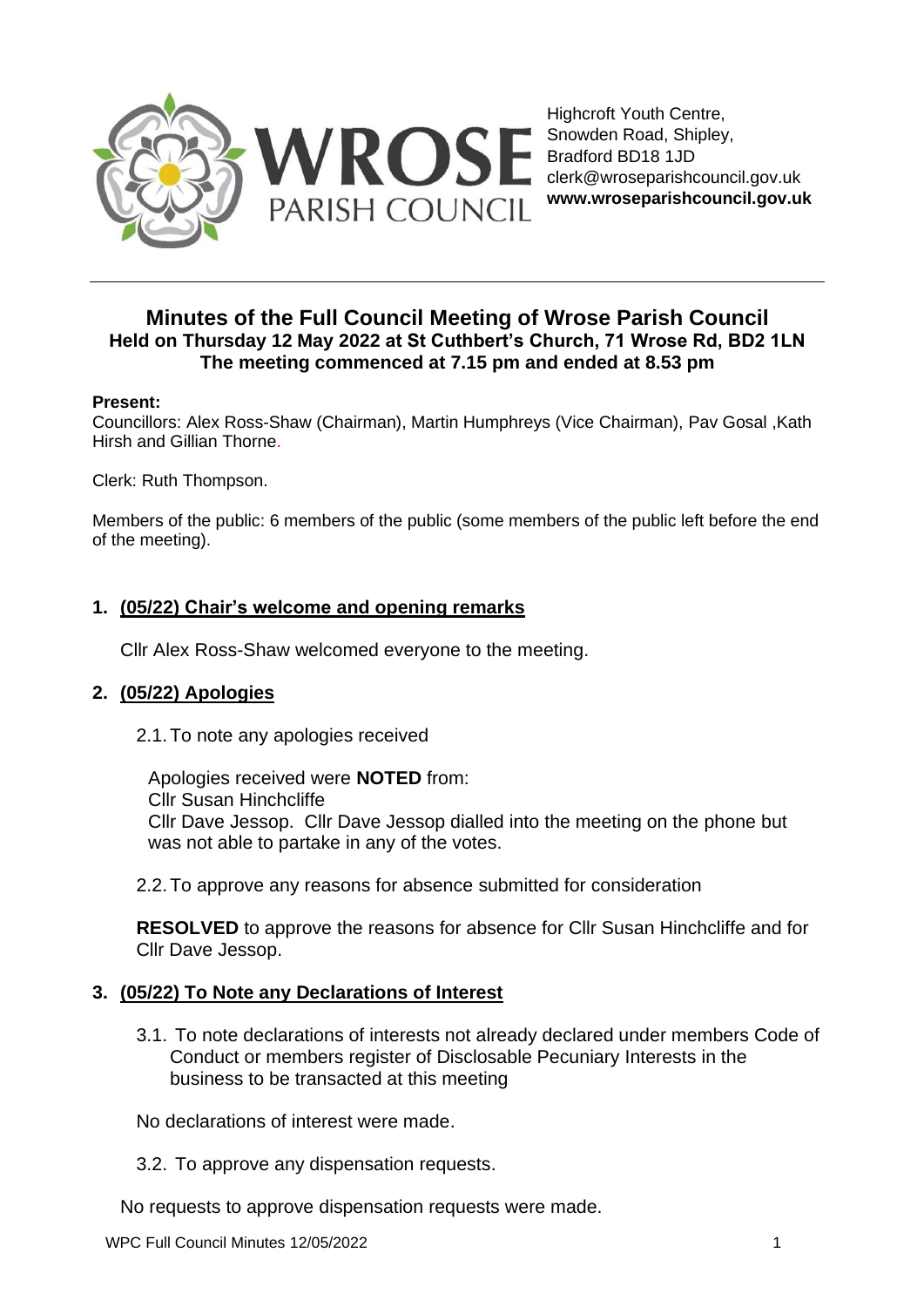### **4. (05/22) Public Participation**

4.1.To receive a report from the PCSO

The PCSO did not attend the meeting, so no report was received.

#### 4.2.Public participation session

*Members of the public and press were invited to raise any questions or issues relating to the work of the Parish Council. for a maximum of 15 minutes.* 

A member of the public asked if there was any news about development on 204 Gaisby Lane.

Cllr Alex Ross-Shaw advised that he understood an application to build a house on the site had now been submitted.

Cllr Martin Humphreys advised that he understood that the neighbouring property had now been underpinned and made safe.

A member of the public asked if there was any news on the houses planned on Kings Drive.

Cllr Alex Ross-Shaw advised that he had no further information. Wrose Parish Council are informed of potential developments as they have a right to be consulted but after that they receive no further updates. Members of the public can look on the Bradford Metropolitan District Council (BMDC) planning portal for updates.

A member of the public advised that one of the new trees in Claremont Park was dead.

Cllr Alex Ross-Shaw advised that he had already reported this to the relevant council officer at BMDC.

A member of the public commented that there were still items of rubbish on All Alone Road.

Cllr Pav Gosal reported that he believed there hadn't been any new incidents of rubbish dumping since the barriers appeared.

Members of the public were encouraged to report incidents of fly tipping to BMDC.

A member of the public noted that some pot-holes had been marked up on the road for attention.

A member of the public asked if there was any further news in relation to the proposed development of the Methodist church site.

Cllr Alex Ross-Shaw advised that he believed a new group were seeking to raise funds to buy the site after the rejection of an earlier housing application.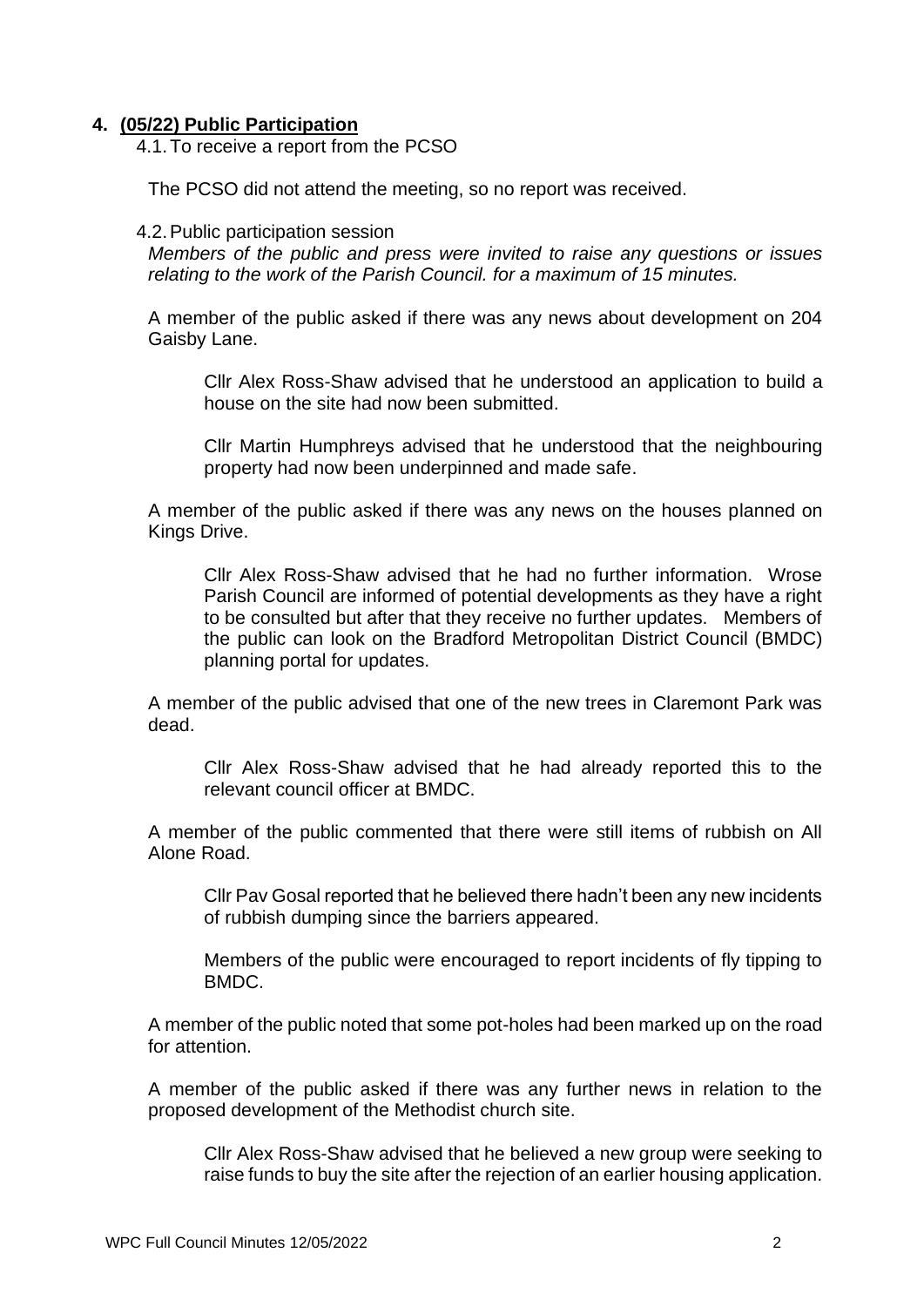### **5. (05/22) Minutes**

5.1.To approve minutes of the ordinary meeting of Wrose Parish Council held 14 April 2022, as a true and accurate record of that meeting.

Cllr Dave Jessop noted that the minutes of 14 April had been incorrectly headed with 17 April.

**RESOLVED** to approve the minutes were a true and accurate record of the meeting of 14 April 2022 subject to the heading date being amended accordingly.

## **6. (05/22) Planning**

6.1.To consider planning applications received.

| <b>Reference</b>                                                                                                                                                                                          | <b>Address</b>                                                                                     | <b>Description</b>                                                                                                                                         | <b>Council response</b>                                                                                                    |
|-----------------------------------------------------------------------------------------------------------------------------------------------------------------------------------------------------------|----------------------------------------------------------------------------------------------------|------------------------------------------------------------------------------------------------------------------------------------------------------------|----------------------------------------------------------------------------------------------------------------------------|
| 21/06299/MAO<br>Application is to be discussed at<br>the next meeting of the<br><b>Regulatory and Appeals</b><br>Committee to be held on 26 May<br>2022 at 10.00 am.<br>Register to speak by emailing the | Land South Of 63 To 77<br><b>Westfield Lane Shipley</b><br>West Yorkshire                          | Outline application for<br>residential<br>development of land<br>(site area $0.82$ ha) for<br>30 houses requesting<br>consideration of access<br>and scale | To <b>NOTE</b> that this<br>item related to an<br>invitation to speak at<br>the Regulatory and<br><b>Appeals Committee</b> |
| Governance Officers<br>yusuf.patel@bradford.gov.uk and<br>farzana.mughal@bradford.gov.uk<br>48 hours in advance of the<br>meeting.                                                                        |                                                                                                    |                                                                                                                                                            |                                                                                                                            |
| 22/01452/FUL<br>Response deadline 27 May 2022                                                                                                                                                             | Grid Ref: 417367<br>436434 Location: 2A<br><b>Wrose Road Bradford</b><br>West Yorkshire BD2<br>1LH | Change of Use from<br>retail to daytime coffee<br>house and evening<br>micro pub with<br>associated works                                                  | <b>RESOLVED</b> To make<br>no comment                                                                                      |

6.2. To consider any other planning related issues.

No other issues were put forward for consideration.

6.3.To consider any planning enforcement issues.

No planning enforcement issues were presented for consideration.

### **7. (05/22) Wrose Parish Council**

7.1.To consider applications from eligible candidates for Wrose Parish councillor vacancy.

No applications for consideration had been received.

7.2.To receive the report of the auditor.

The report of the auditor was **RECEIVED.**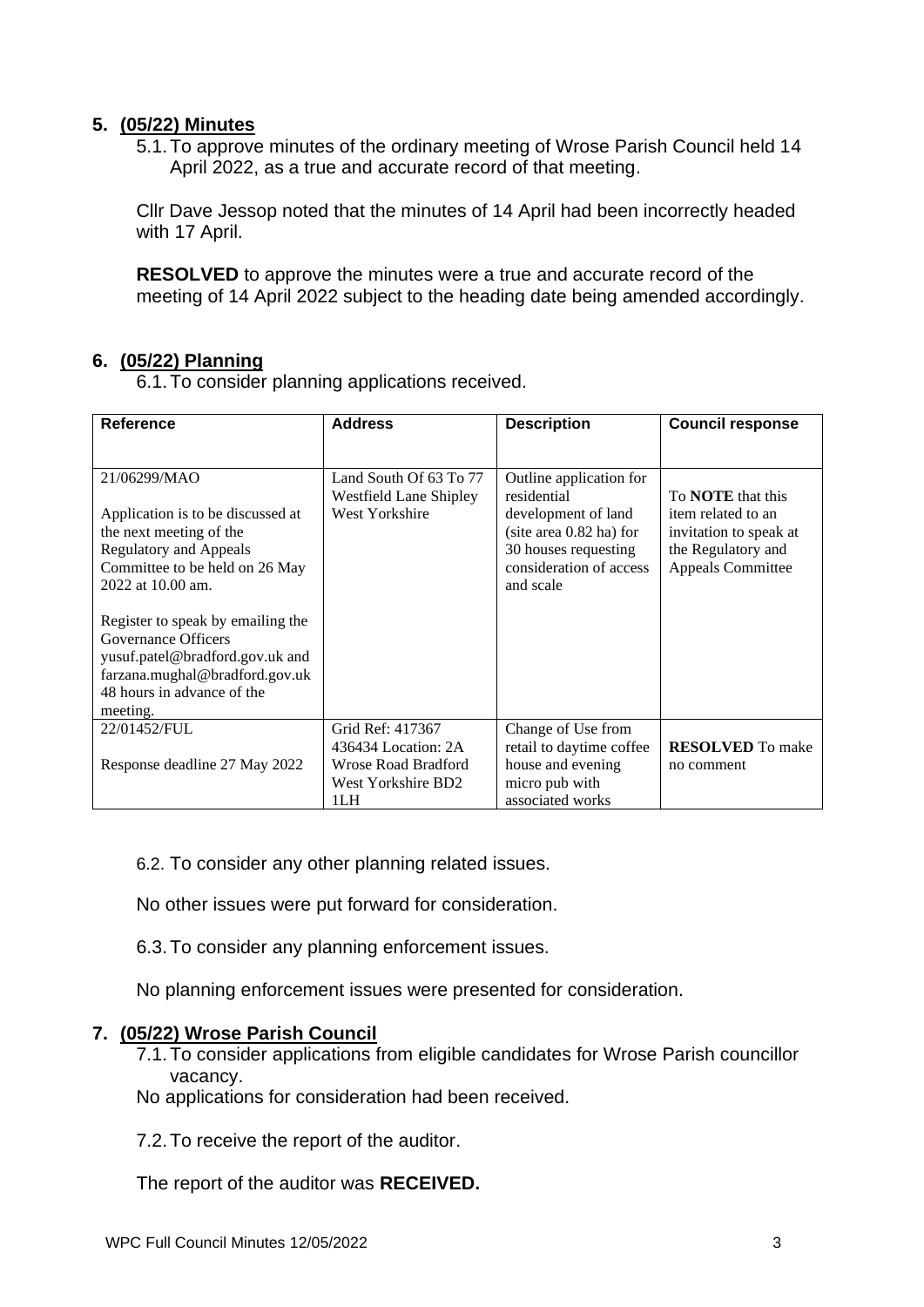It was **NOTED** that the results represented a significant improvement on last year and that the Clerk had been praised in the report.

7.3.To consider the updated risk register

**RESOLVED** to approve the updated Risk Register subject to the addition of a further management control on risk 6 (Failure of council meeting to be quorate) to include recruitment of councillors when vacancies occur.

7.4.To consider the updated Asset Register

**RESOLVED** to approve the updated Asset Register subject to the addition of an additional tiered planter.

It was **NOTED** that the planters on the railings near the crossing were deliberately staggered to enable motorists to clearly see the pedestrians.

7.5.To receive an update on the data protection personal data audit from the Clerk.

It was **NOTED** that data was still incomplete for Cllr Susan Hinchcliffe, Cllr Martin Humphreys and Cllr Gillian Thorne.

7.6.To receive an update from Cllr Ross-Shaw on the cost of a new website from the existing supplier

It was **NOTED** that Cllr Ross-Shaw was still awaiting a quote from the current supplier.

7.7.To receive an update from the Clerk on how to set up internet banking and to consider whether to set an account with Unity Trust Bank

It was **NOTED** that the Clerk could initiate the move to on-line banking with Unity Trust Bank. Councillors would then receive ID requests from the bank to complete account set up. Once the bank account was set up, a switch service could be implemented to move across all standing orders or direct debits.

It was **NOTED** that Unity Trust Bank does not have debit card facilities, but a multipay card is available.

Unity Trust Bank standard tariff of charges were **NOTED.**

It was **RESOLVED** for the Clerk to initiate the set up of a bank account with Unity Trust Bank and that Cllrs Alex Ross-Shaw, Martin Humphreys and Kath Hirsh would be given signature level access.

7.8.To consider the setting of overtime approval authorisation limits for Cllr Ross-Shaw as line manger to the Clerk

**RESOLVED** to delegate authority to approve up to 10 additional hours per month with approvals being reported to the Full Council the following month

7.9.To receive an update from Cllr Ross-Shaw on planters for Wrose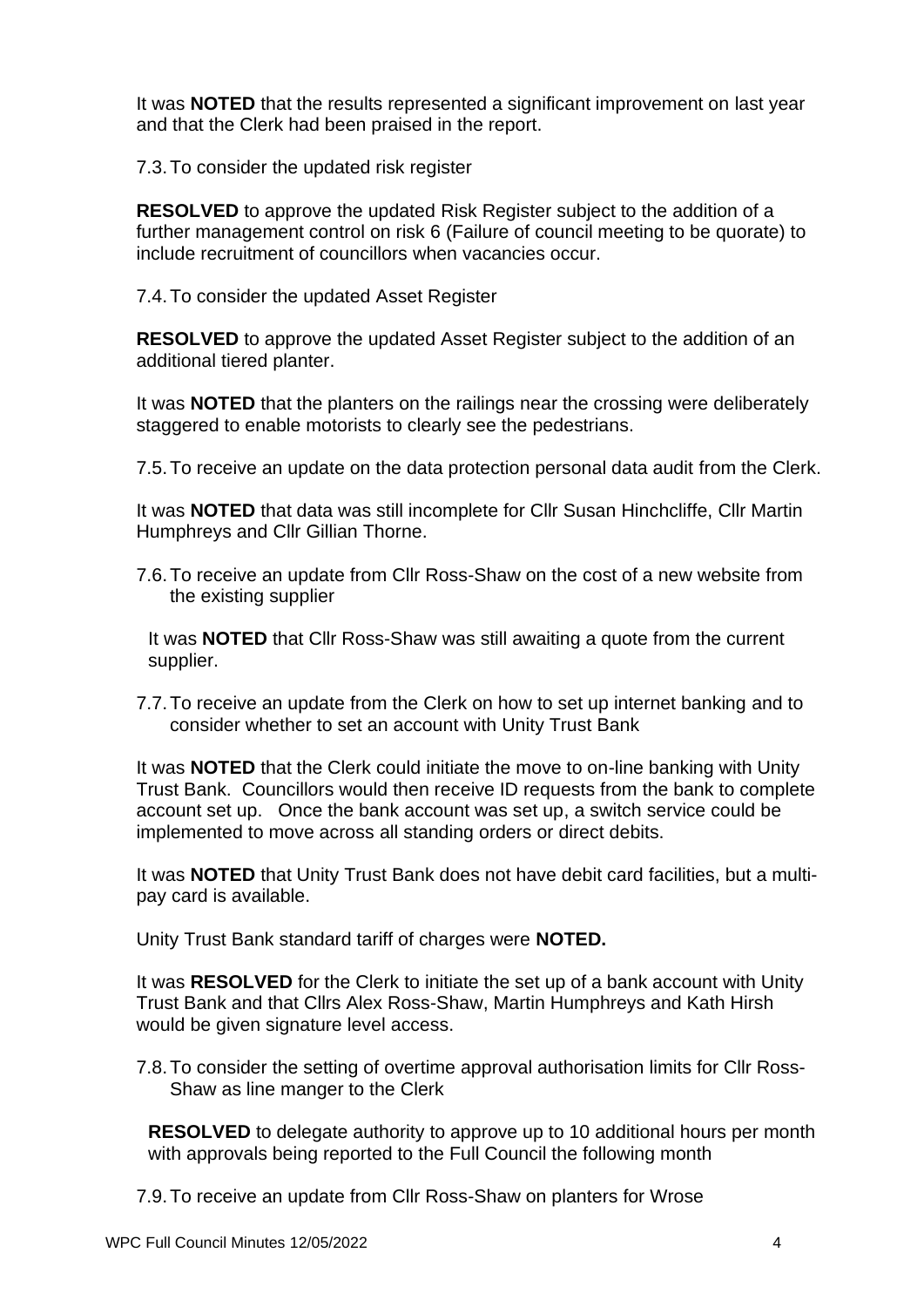It was **NOTED** that the new planters had now been provided by BMDC and feedback so far was very positive.

It was **RESOLVED** that Cllr Gillian Thorne would follow up with Bradford Works what planting, and Maintenance quotes might be required going forward.

7.10. To consider the purchase of one copy of The Good Councillor Guide and one copy of The Good Councillor's Guide to Finance and Transparency 2018 to be used as a reference copy for councillors and staff.

**RESOLVED** for the clerk to investigate if electronic copies were available free of charge but if not for 1 copy of each booklet to be purchased.

7.11. To receive an update from Cllr Ross-Shaw on the costs of a paper-based newsletter

It was **NOTED** that Shipley Council produce a newsletter at a cost of £1,382 for design, print and delivery.

#### . **8. (05/22) Finance**

8.1.To note the receipt of the precept: £31,668

The receipt of the precept was **NOTED**

8.2.To receive and approve the schedule of payments for May 2022 as listed below:

| Payee:                                 | <b>Description of goods/services:</b>                                       | <b>VAT</b> | <b>Total</b><br>Value: |
|----------------------------------------|-----------------------------------------------------------------------------|------------|------------------------|
| <b>Wrose Carnival</b><br>Committee     | Donation for the provision of public<br>entertainment                       |            | £2000                  |
| <b>YLCA</b>                            | Agar training webinar                                                       |            | £25                    |
| Diane Brown                            | Remote audit                                                                |            | £180                   |
| <b>SLCC Enterprises</b><br>Limited     | Locum Fees - December 2021                                                  | £163.80    | £982.80                |
| Phenomenal<br><b>Fireworks</b>         | Firework display for Jubilee event                                          | £150       | £900                   |
| <b>Cllr Martin</b><br><b>Humphreys</b> | Funds to pay the band (Hardshoulder) who<br>are performing at Jubilee event |            | £260                   |

**RESOLVED** to approve the schedule of payments with the Clerk to check the available powers for the donation to Wrose Carnival

8.3. To note April direct debits and automatic payments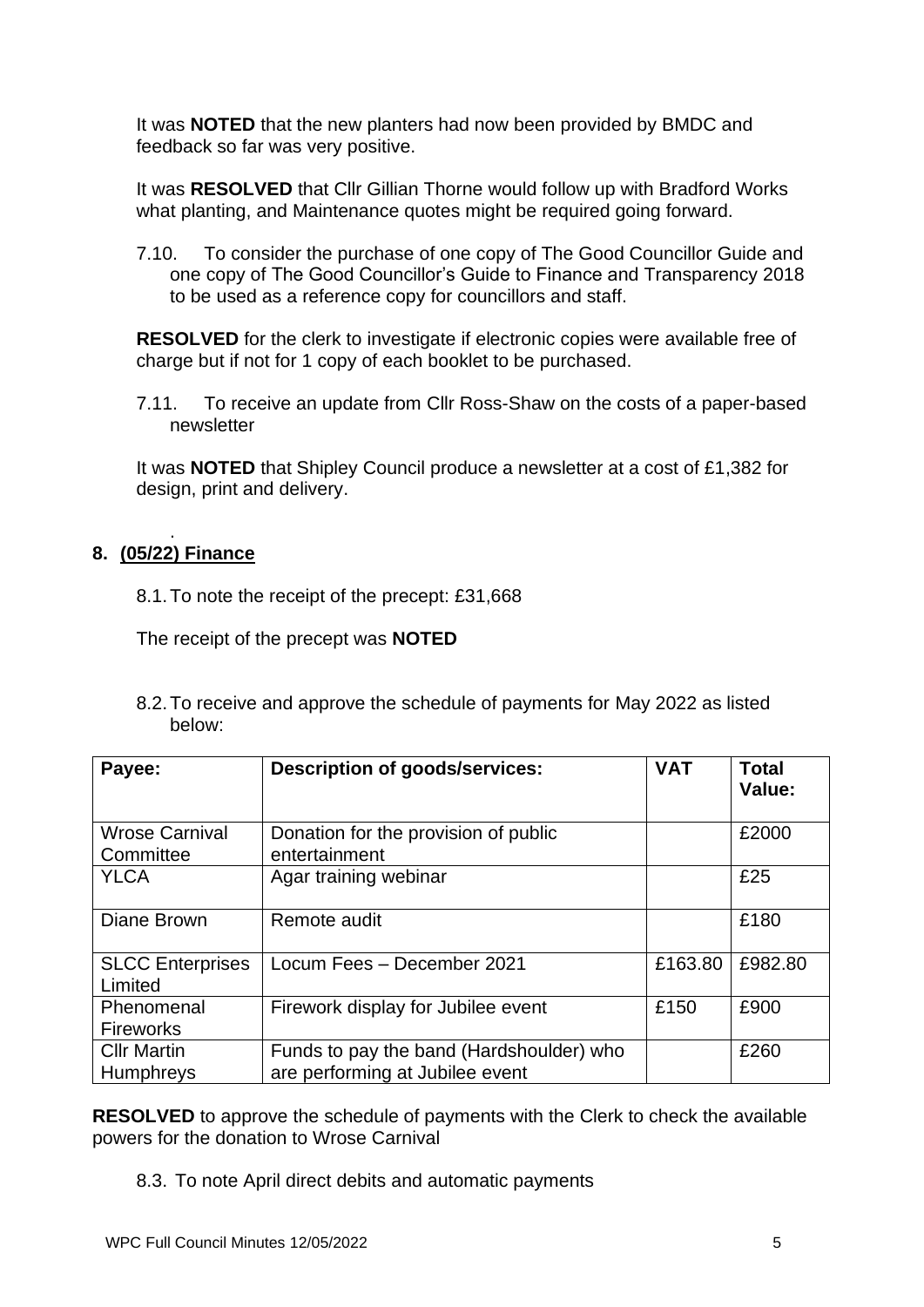| Payee:             | <b>Description of goods/services:</b>                                         | Vat | Total  |
|--------------------|-------------------------------------------------------------------------------|-----|--------|
| <b>HSBC</b>        | <b>Bank Charges</b>                                                           |     | £5.40  |
| <b>BG Business</b> | All Alone Road - Street Lighting                                              | £1  | £21.06 |
| <b>BMDC</b>        | Payroll charges (March payroll charge not<br>to be deducted until 5 May 2022. |     | £0     |

The April direct debits were **NOTED**

8.4.To approve a bank reconciliation to 30 April 2022 (as evidenced by bank statement and ledger/cash book).

**RESOLVED** to approve the bank reconciliation to 30 April 2022

8.5.To consider the current budget position including:

8.5.1. The amounts allocated to each budget cost heading.

**RESOLVED** to review the amounts allocated to each budget cost heading in July 2022.

8.5.2. The creation of a training budget.

**RESOLVED** to review the creation of a training budget in July 2022.

### **9. (05/22) Grants**

**9.1.**To receive an update from Cllr Ross Shaw on the application for a grant from BMDC to help fund Jubilee events.

It was **NOTED** that Wrose Parish Council had been awarded a Jubilee event grant.

### **10.(05/22) Council events, land. open spaces and utilities**

10.1. To receive an update from the Queen's Platinum Jubilee celebrations working group and to consider delegating the authority to purchase a licence to show the official jubilee film at the event to the Councils' Platinum Jubilee Working Group.

An update from the working group was **RECEIVED.** It was noted that activities will be based around the Highcroft Youth Centre commencing at 2pm on Thursday 2 June 2022. Afternoon activities include crafting and archery. In the early evening the Platinum Jubilee Film will be shown. Evening entertainment will include a live band, a church reading, the lighting of the beacon and a firework display. Food will be available for purchase.

It was **NOTED** that the Wrose beacon had been officially registered as part of the Platinum Jubilee celebrations.